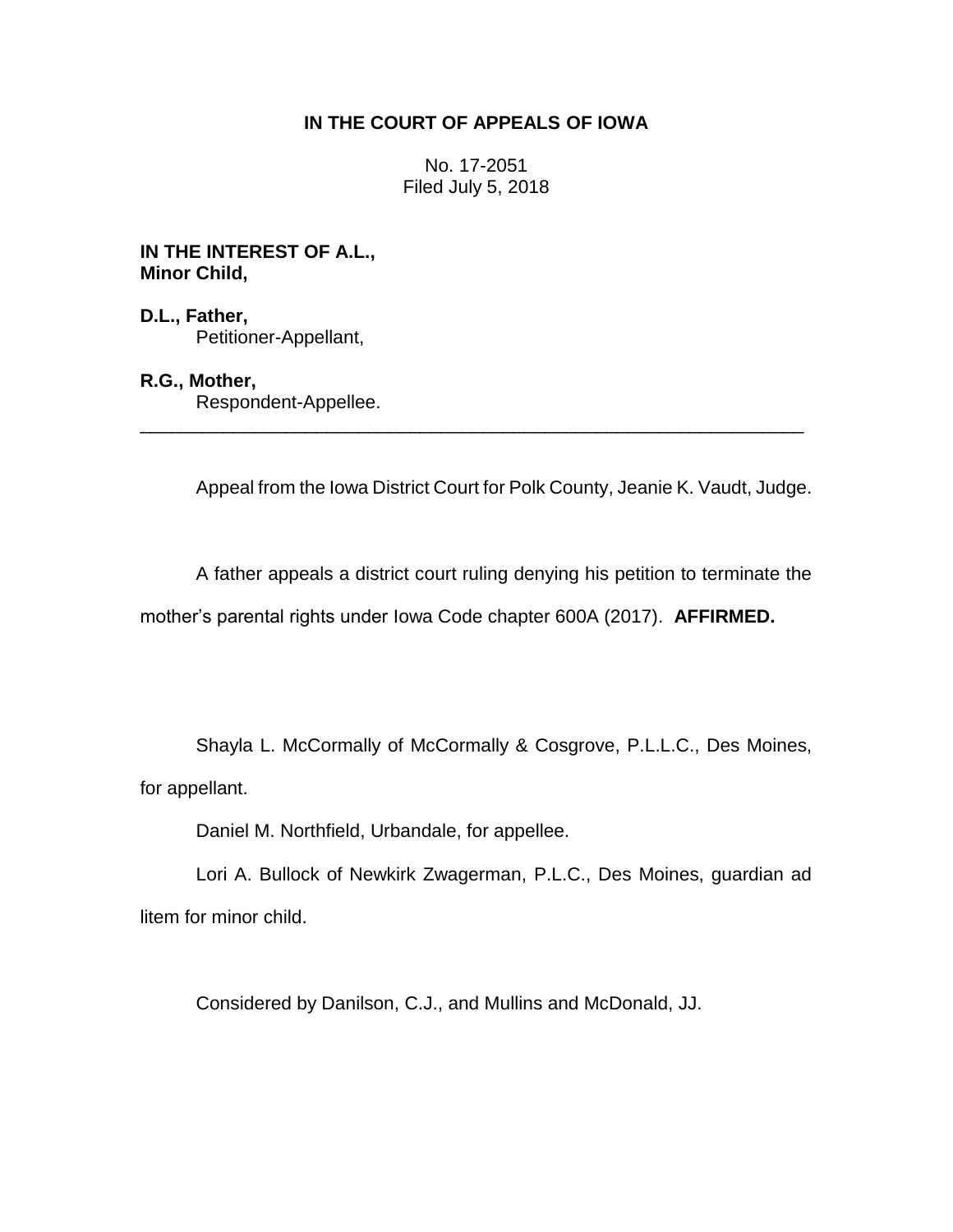### **MULLINS, Judge.**

A father appeals a district court ruling denying his petition to terminate the mother's parental rights under Iowa Code chapter 600A (2017). The father argues the district court erred in concluding there was not clear and convincing evidence to support termination under Iowa Code section 600A.8(3)(b) and termination is not in the best interests of the child.

### **I. Background Facts and Proceedings**

Upon our de novo review of the record, we make the following findings of fact. The mother and father met in 2009 and began dating. Their relationship produced the child in interest, born in February 2010. When the child was born, the parents were about sixteen years old, both were living with the child's maternal grandfather, neither was attending school or working, and both were regularly using drugs and consuming alcohol. Both parents have a history of engaging in criminal activity. At first, both parents cared for the child, with help from the maternal grandfather. A few months into the child's life, however, the father moved back in with his own father because "things just weren't going good between" him and the mother. After the parents discontinued their relationship, the maternal grandfather became the primary caregiver for the child. The father continued to have occasional visitation with the child at a minimum of once a month, sometimes more. The mother, on the other hand, conceded in her testimony she was not around the child very much in the first few years of the child's life.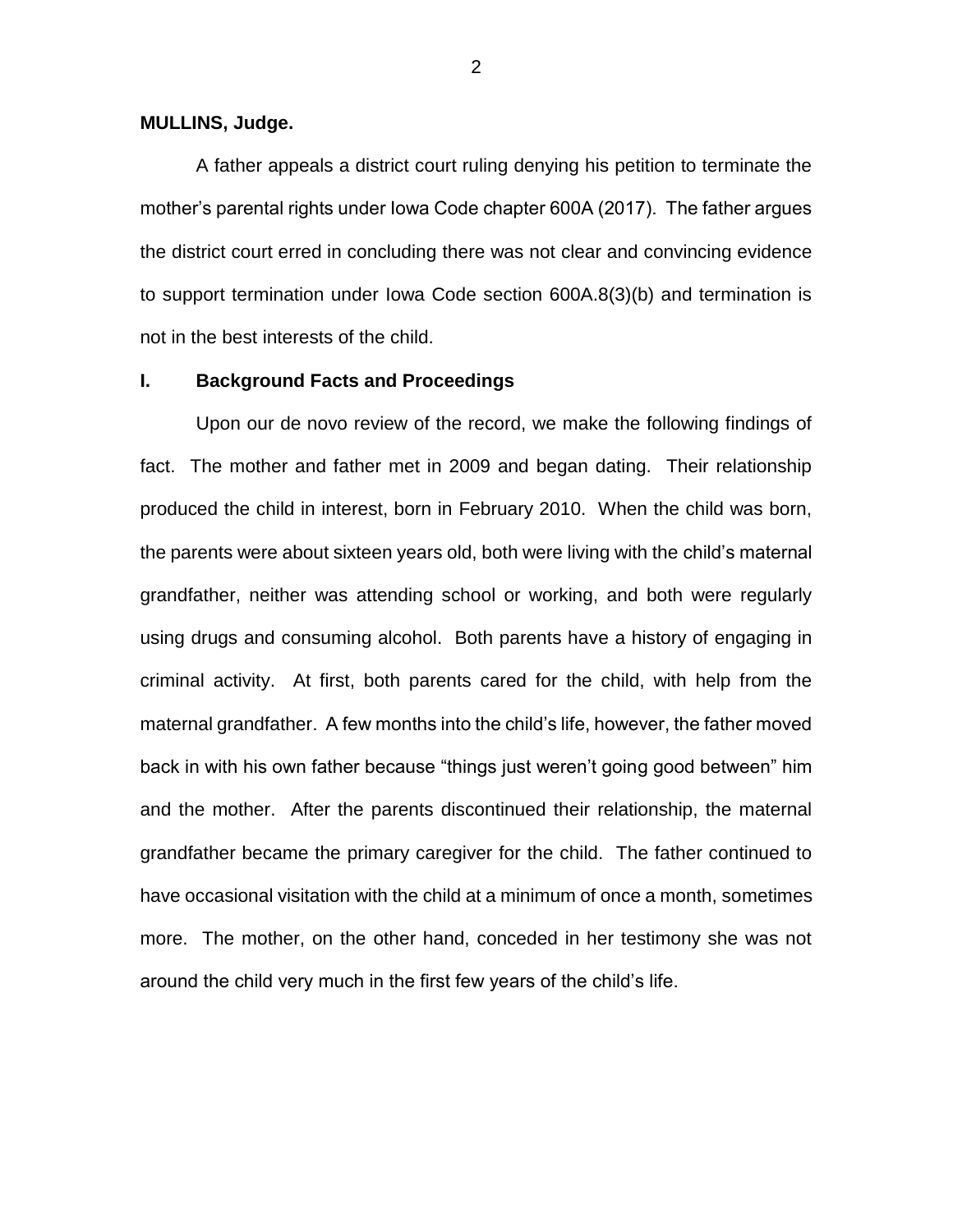In late 2012 or early 2013, the father discontinued his drug use. The father began a relationship with M.W.<sup>1</sup> in 2013 and the two moved in together "right away." For an approximate one-and-one-half year period from about late 2012 to early 2014, the mother was living with the child and the maternal grandparents and assisted in caring for the child. In the spring of 2014, the mother, according to her testimony, "ended up getting back on drugs," after which the mother "kind of just left," leaving the child with the maternal grandfather, "figur[ing] he would raise her." Thereafter, in April 2014, the child began living with the father and M.W. on a fulltime basis. The child was four years old at this time, and the child and M.W. connected immediately. After the child began living with the father full time, the father and M.W., for a time, continued to have a good relationship with the maternal grandparents and allowed them to have visitation with the child.

In August 2014, the mother visited the father's residence and requested visitation with the child. According to the father's testimony, the mother was "strung out" on drugs. The mother asked the child if she wanted to leave with her, but the child stated she wanted to stay with her mom, referring to M.W. The father admitted in his testimony that he did not want the child to be around the mother. He expressly advised the maternal grandparents over the years that if the mother is present at their home, then he would not want the child to be there. After the August visit, the mother "didn't really try" to contact the father for visitation. The mother testified to her reasoning for the lack of contact as follows:

I also knew that my parents said if I was around [the father] would not let [them] have [her]. So I stayed away. I was on drugs, and I

 $\overline{a}$ 

<sup>&</sup>lt;sup>1</sup> The father and M.W. were married in August 2017, approximately one month before the termination trial.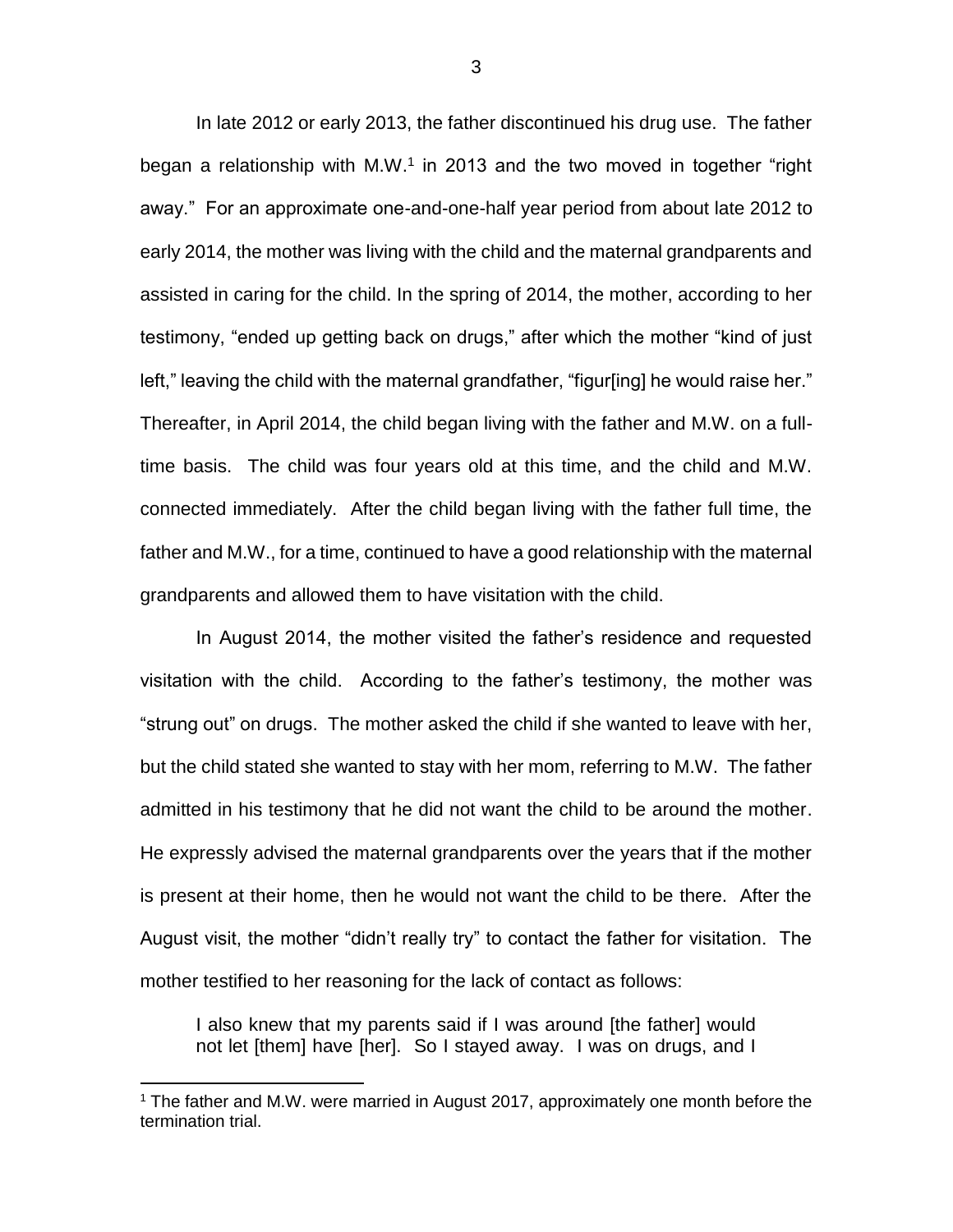felt like—I would never do drugs around my daughter, and I didn't want her to be around me when I was on drugs. So I stayed away.

I felt like if I came back and tried, he would take me to court. And I was in no position to be in front of a judge being like, I want my daughter. . . . .

. . . . Like I said, I was on drugs, and I didn't want her around that. It was my problem and I didn't get sober, and I didn't—and I didn't come and see her.

When asked why the mother chose to stay away from the child after August 2014, she further explained, "I believed it was the best thing . . . for her because I was on drugs and the best thing for my parents because if I was around, they wouldn't be able to see her." The mother had absolutely no contact with the father or child from August 2014 through April 2017.

In a number of instances in 2015 and the first half of 2016, M.W. sent text messages to the child's maternal grandmother, expressing her and the father's concern that the mother might try to come back into the child's life. The maternal grandmother generally indicated in her responses that there was no reason for concern, as the mother had not been around and was clearly not interested in being involved in the child's life.

The mother was arrested and jailed in August 2016 on a probation-violation charge. In September, after being released from jail, the mother began participating in court-ordered substance-abuse treatment. The mother's treatment focused on addiction and relapse prevention, co-dependency issues, support systems, and parenting skills. The mother's substance-abuse counselor reported when the mother "initially entered into treatment she was eager to reengage with her daughter, however after talking it over . . . it was decided that she would focus on her own recovery first before attempting to build a stronger bond with her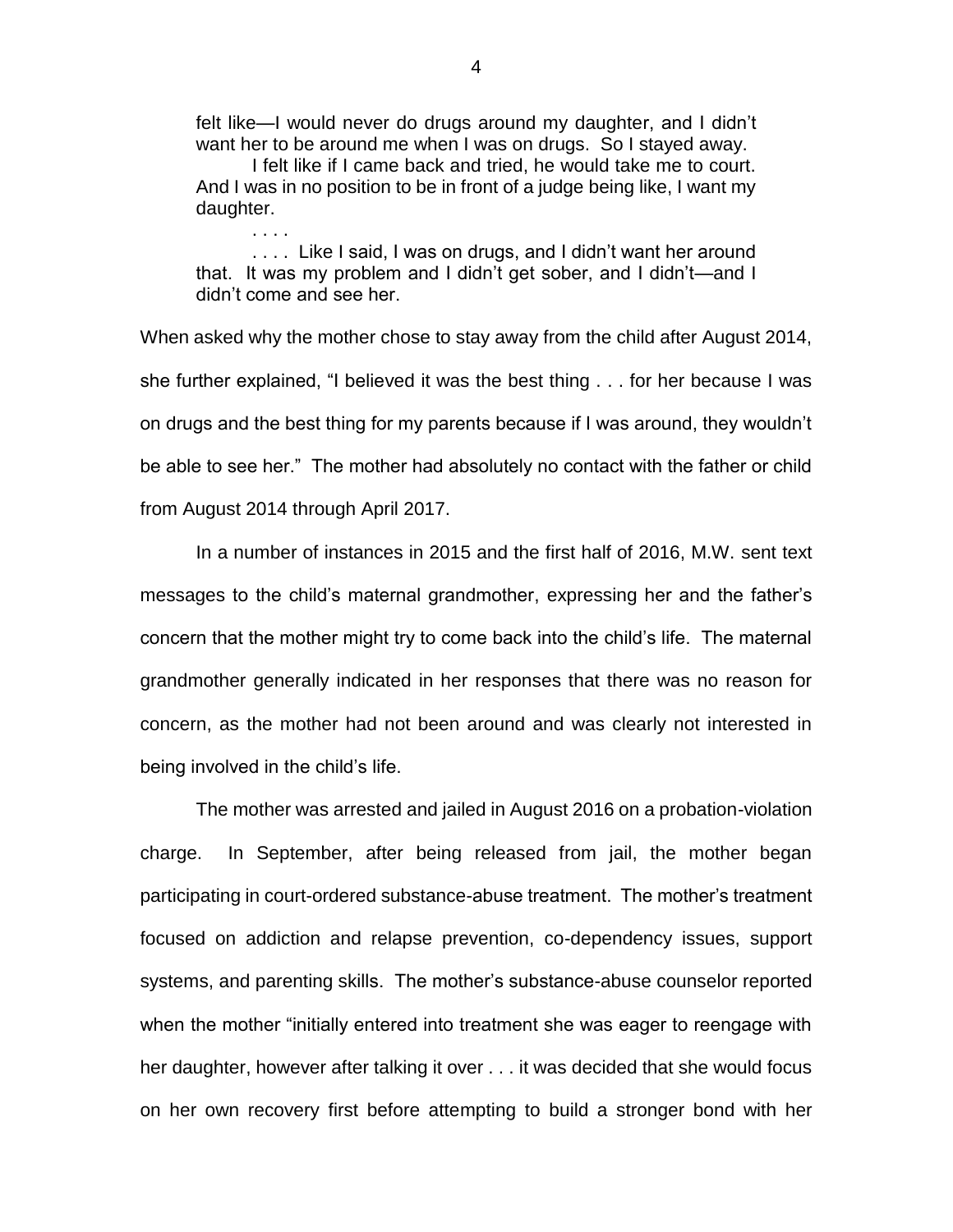daughter." The counselor further opined the mother "has made great strides" in attaining all of her treatment goals. The mother was successfully discharged from her substance-abuse program in June 2017. During her participation in the treatment program, the mother submitted to thirty-two urine-analysis tests—she tested negative for drugs on each. The mother has been sober since her August 2016 arrest. Since attaining sobriety, the mother has obtained her GED, gotten a job, and regularly attends church.

In September 2016, the mother also began paying child support to the father. She continued to make regular payments through the time of the termination trial. In November 2016, the father discontinued allowing the maternal grandparents to have visitation with the child "[b]ecause [the mother] was around." Specifically, the father observed a picture on social media of the mother sitting on a couch in the maternal grandmother's home. The maternal grandmother testified she has not seen the child since the father observed this picture.

In April 2017, the mother contacted the father and requested visitation with the child. The father denied the mother's request. The mother then filed a custody action. Thereafter, in late May, the father filed a petition to terminate the mother's parental rights alleging the mother abandoned the child.

The child continues to live with the father and M.W., both of whom are gainfully employed and are doing a commendable job in raising this child. There are generally no concerns about the child's health, education, or overall well-being. The child identifies M.W. as her mother, and the two of them have a very strong bond. The guardian ad litem testified to her opinion that any reunification between the mother and child would be "very traumatic for the child." In her report, the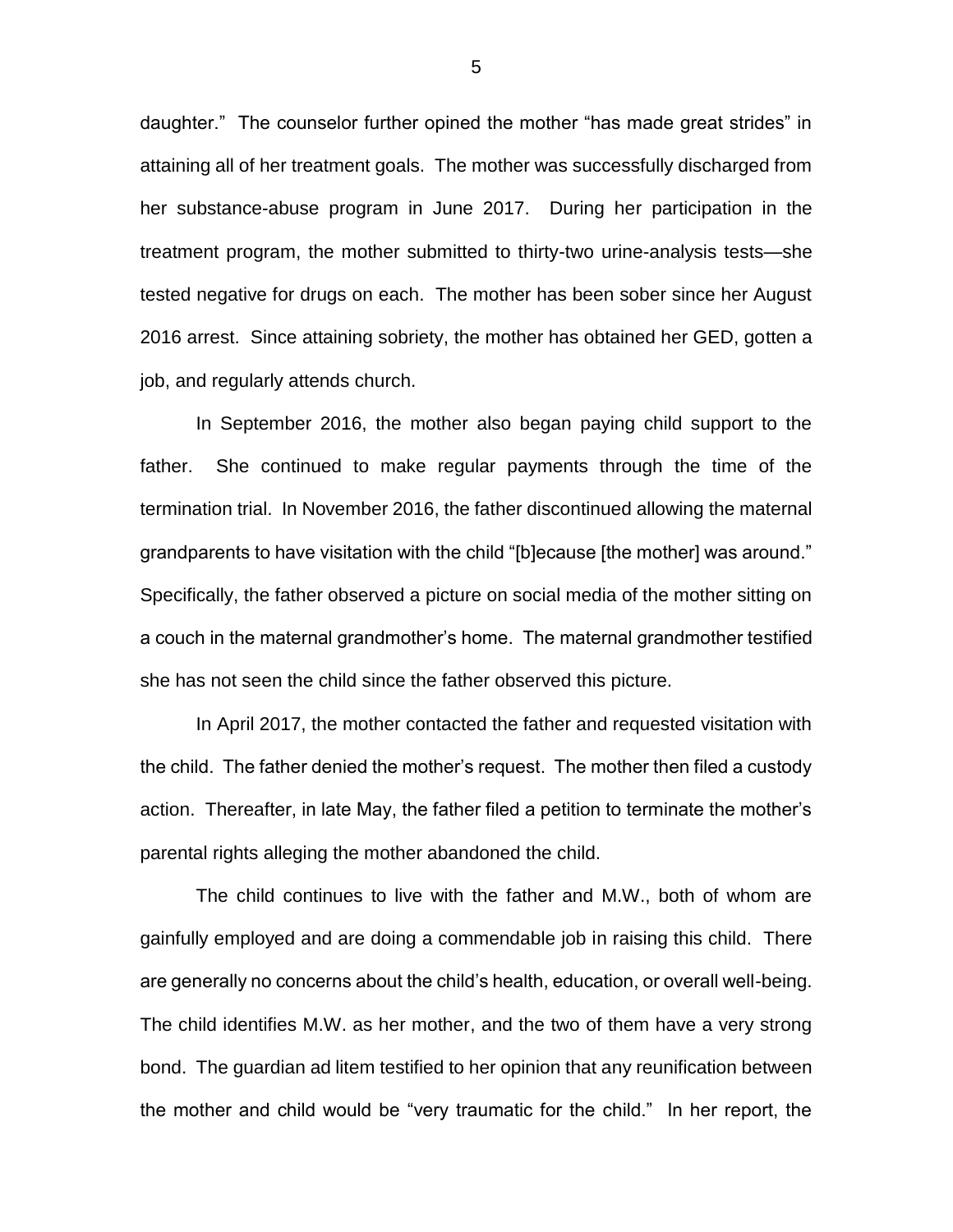guardian ad litem recommended termination of the mother's parental rights, noting the child "has virtually no relationship with her biological mother" and the child indicated "she has no memory of her biological mother."

Following a termination trial in September 2017, the district court entered an order denying the father's petition, concluding the father failed to prove the statutory grounds for termination by clear and convincing evidence and termination was not in the child's best interests. As noted, the father appeals.

#### **II. Standard of Review**

"We review termination proceedings under Iowa Code chapter 600A de novo." *In re Q.G.*, 911 N.W.2d 761, 769 (Iowa 2018). We give weight to the factual findings of the district court, especially those concerning the credibility of witnesses, but we are not bound by them. *In re C.A.V.*, 787 N.W.2d 96, 99 (Iowa Ct. App. 2010). Our paramount consideration is the best interests of the child, but we also give due consideration to the interests of the parents. Iowa Code § 600A.1.

## **III. Discussion**

"Termination proceedings under Iowa Code chapter 600A are a two-step process." *Q.G.*, 911 N.W.2d at 770; *see* Iowa Code §§ 600A.1, .8. "In the first step, the petitioner seeking termination must first show by clear and convincing evidence a threshold event has occurred that opens the door for potential termination of parental rights." *Q.G.*, 911 N.W.2d at 770; *see* Iowa Code § 600A.8. "Once that threshold showing has been made, the petitioner next must show, by clear and convincing evidence, termination of parental rights is in the best interest of the child." *Q.G.*, 911 N.W.2d at 770.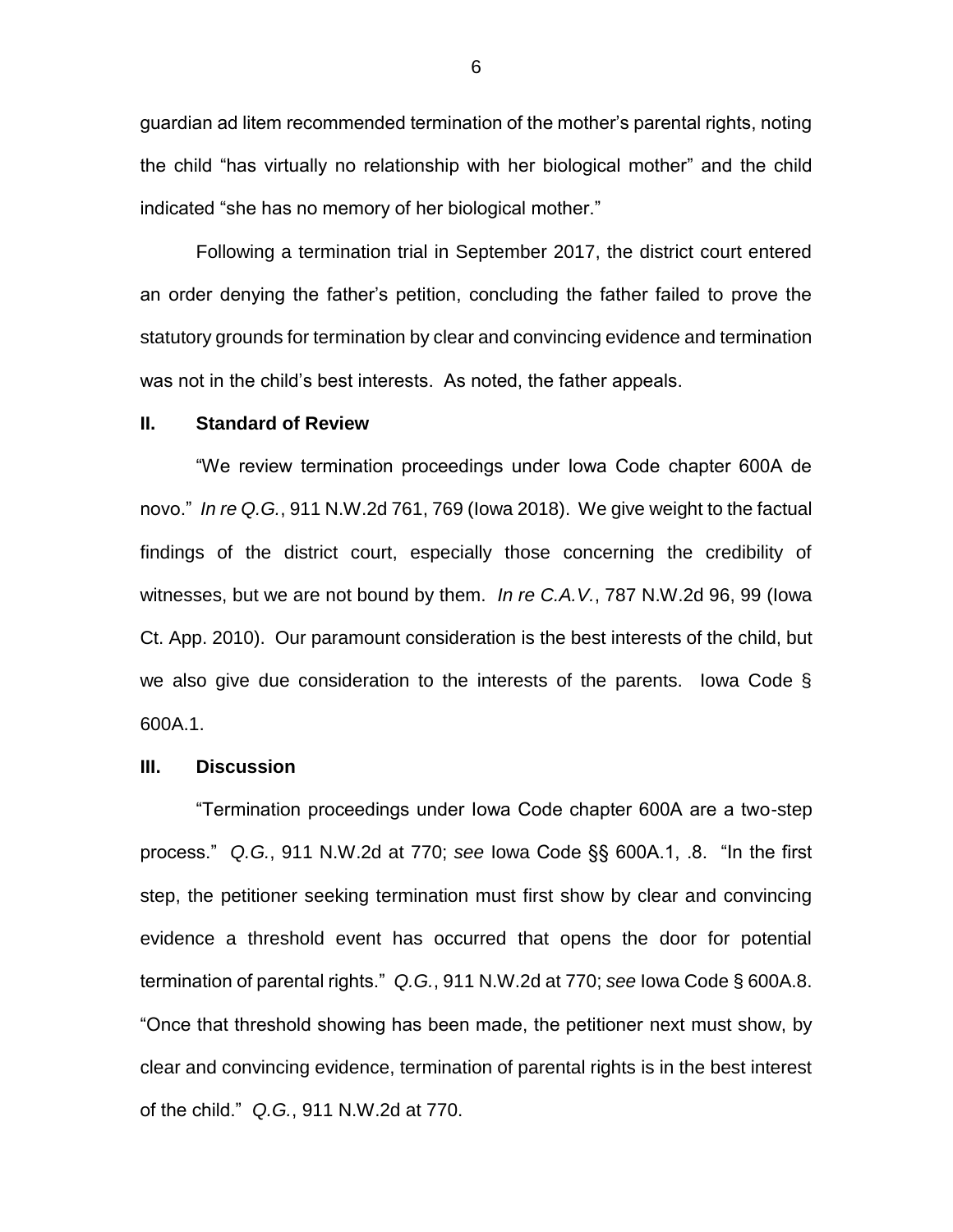A. Threshold Determination

The father petitioned for termination of the mother's parental rights on

abandonment grounds. Section 600A.2(19) defines abandonment of a minor child

as "reject[ing] the duties imposed by the parent-child relationship . . . , which may

be evinced by the person, while being able to do so, making no provision or making

only a marginal effort to provide for the support of the child or to communicate with

the child." Section 600A.8(3)(b), which concerns children who are six months of

age or older at the time of the termination hearing, provides the following:

[A] parent is deemed to have abandoned the child unless the parent maintains substantial and continuous or repeated contact with the child as demonstrated by contribution toward support of the child of a reasonable amount, according to the parent's means, *and* as demonstrated by any of the following:

(1) Visiting the child at least monthly when physically and financially able to do so and when not prevented from doing so by the person having lawful custody of the child.

(2) Regular communications with the child or with the person having the care or custody of the child, when physically and financially unable to visit the child or when prevented from visiting the child by the person having lawful custody of the child.

(3) Openly living with the child for a period of six months within the one-year period immediately preceding the termination of parental rights hearing and during that period openly holding himself or herself out to be the parent of the child.

(Emphasis added.)

The statute expressly requires the establishment of two elements by clear and convincing evidence: (1) the parent has failed to maintain "substantial and continuous or repeated contact with the child as demonstrated by contribution toward support of the child of a reasonable amount, according to the parent's means" and (2) the parent has failed to maintain sufficient contact with the child under one of the three alternatives listed in section 600A.8(3)(b)(1)–(3). *See* Iowa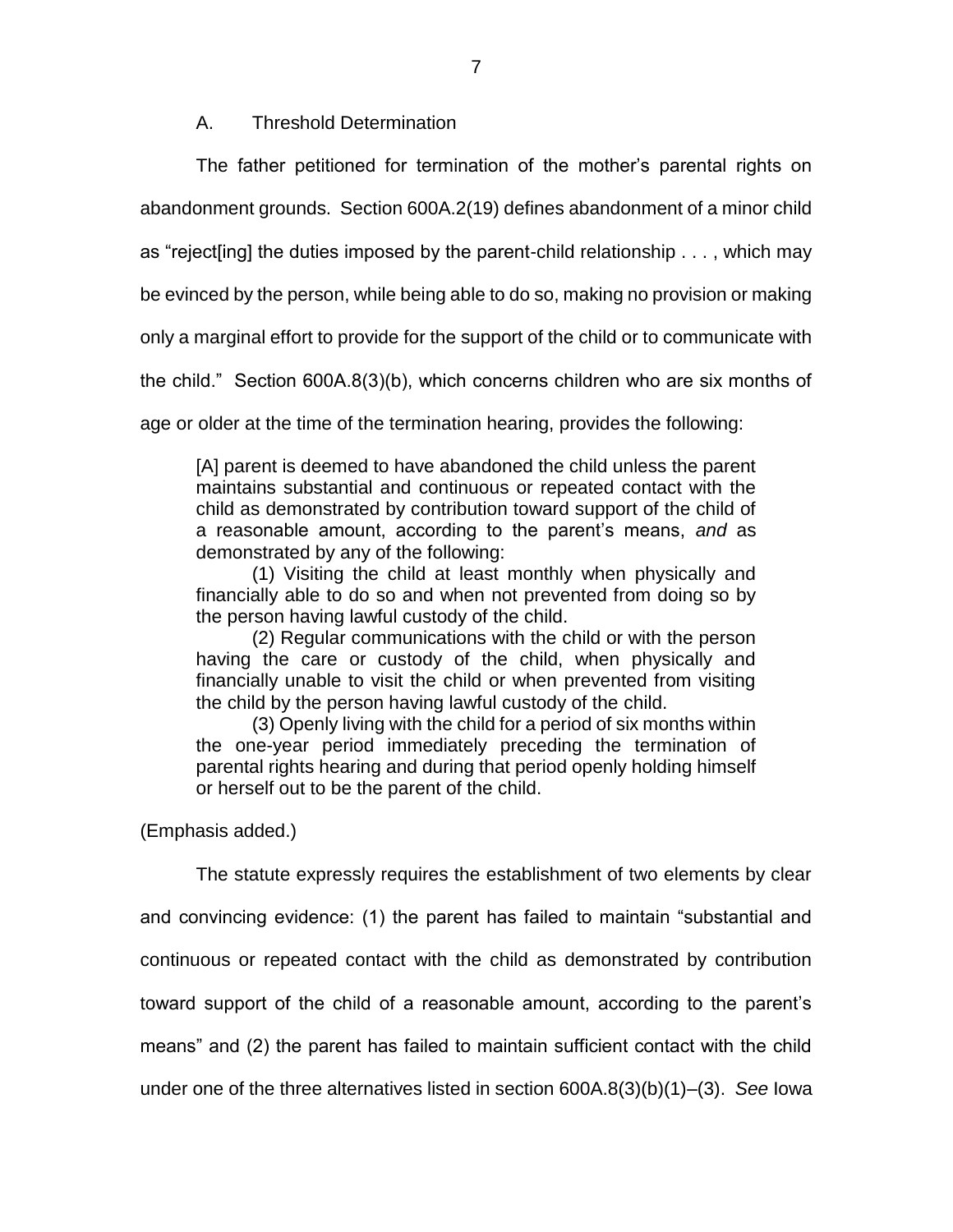Code § 600A.8(3)(b); *see also In re S.A.*, No. 17-0859, 2018 WL 1182889, at \*2 (Iowa Ct. App. Mar. 7, 2018) (noting "the threshold element of 'substantial and continuous or repeated contact' is economic contributions" (quoting *In re K.W.*, No. 14-2115, 2015 WL 6508910, at \*3 (Iowa Ct. App. Oct. 28, 2015))).

Although it is clear the mother contributed little, if any, support toward the child until she began paying child support in September 2016, no evidence was presented that this was unreasonable according to the mother's means. *See* Iowa Code § 600A.8(3)(b). Furthermore, the mother consistently paid child support in the year leading up to the termination hearing. Likewise, no evidence was presented that the amounts the mother was paying were unreasonable according to her means. The father failed to prove by clear and convincing evidence the first statutory element for termination.

We next consider the second element of section 600A.8(3)(b). The mother's inconsistent participation in the child's life that resulted from her drug use indeed causes one pause. But the record also reveals the father was insistent over the years that he did not want the mother to have any contact with the child. One could conclude the father's position was reasonable based on the mother's history. But, after her arrest, the mother picked herself up, dusted herself off, participated in substance-abuse treatment, started paying child support, became employed, and demonstrated her ability to obtain and maintain sobriety. After working on herself, the mother sought to reengage the child in April 2017, but the father disallowed the mother visitation.

The mother then sought to exercise her parental rights by filing a custody and visitation action. The father responded with a petition for the termination of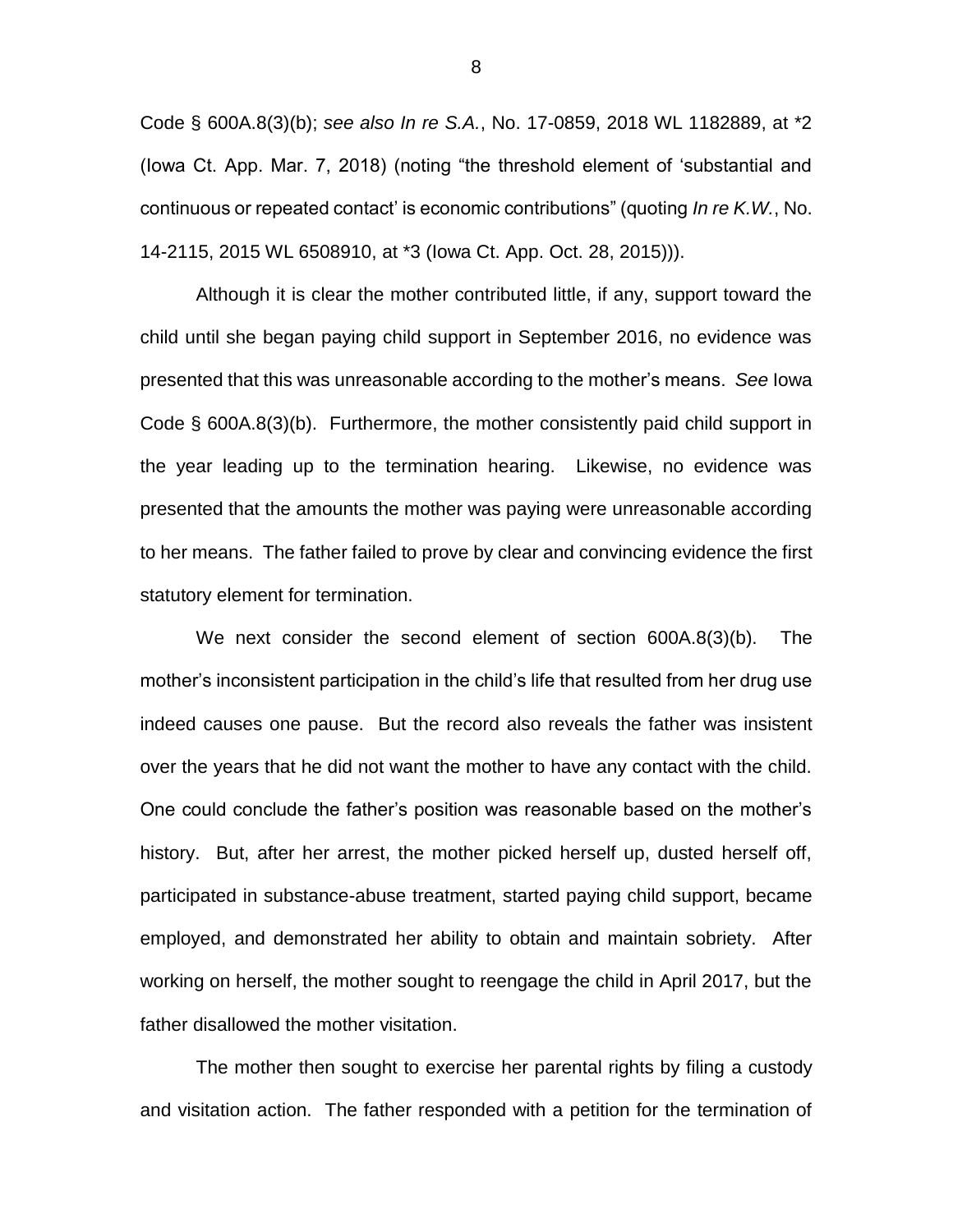the mother's parental rights. Problematic are cases such as this where one parent has a history of conduct that might have satisfied termination of parental rights, but the other parent does not pursue termination until a time when the circumstances supporting abandonment, although previously prevalent, have waned in light of a parent's recent positive conduct. A finding of abandonment is an easier conclusion when the parent's positive conduct occurs only in response to a termination petition. Conversely, when the termination petition is forwarded only in response to a parent's positive conduct and seemingly genuine efforts to ameliorate prior deficiencies, an allegation of abandonment is more problematic because the trial of these issues must consider all the evidence, including recent history.

Upon our de novo review of the record, we conclude clear and convincing evidence does not support a finding that, at the time leading up to these proceedings, the mother was in a state of rejection of "the duties imposed by the parent-child relationship" or that she was "making no provision or making only a marginal effort to provide for the support of the child or to communicate with the child." Iowa Code § 600A.2(19).

Because the father failed to meet his burden on either of the statutory elements, the district court's denial of his termination petition was appropriate.

#### B. Best Interests of the Child

We choose to continue our analysis, however, in light of the supreme court's recent position on the best-interests issue in termination proceedings under chapter 600A. *See generally Q.G.*, 911 N.W.2d at 770–74. As noted, a termination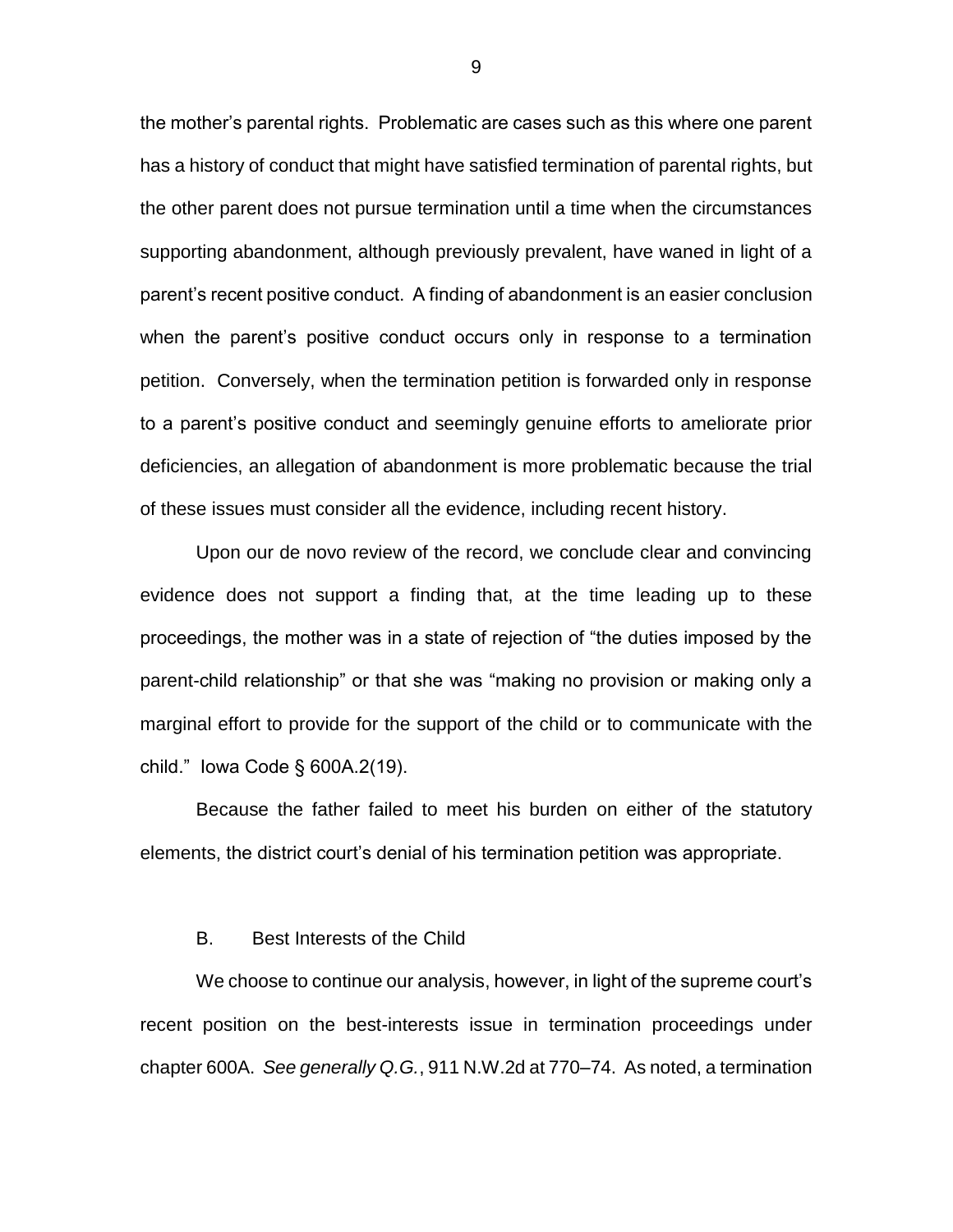petitioner must show by clear and convincing evidence termination is in the best

interests of the child. *Id.* at 770.

Iowa Code section 600A.1 provides a lengthy description regarding application of the concept of "best interest of the child" in termination proceedings. The provision states the best interest of the child "shall be the paramount consideration" in interpreting the chapter. *Id.* § 600A.1. Yet, the section further provides the interests of the parents of the child "shall be given due consideration." *Id.*

The best interest of the child requires each parent "affirmatively assume the duties encompassed by the role of being a parent." *Id.* Among other things, the court is directed to consider "the fulfillment of financial obligations, demonstration of continued interest in the child, demonstration of a genuine effort to maintain communication with the child, and demonstration of the establishment and maintenance of a place of importance in the child's life." *Id.*

In addition to applying the language of Iowa Code section 600A.1, we have also borrowed from Iowa Code section 232.116(2) and (3) to flesh out the best-interest-of-the-child test. *In re A.H.B.*, 791 N.W.2d 687, 690–91 (Iowa 2010). We consider the child's "physical, mental, and emotional condition and needs" and the "closeness of the parent-child relationship." Iowa Code § 232.116(2)–(3).

*Id.* at 771.

In *Q.G.*, the supreme court concluded a mother met the threshold requirement for termination but failed to show by clear and convincing evidence the best interests of the children would be advanced by termination of the father's parental rights. *Id.* at 770–74. The court noted numerous factors weighing in favor of termination: the father's history of depression and suicidal ideation as a youth; his two convictions for operating while intoxicated; experimentation with and subsequent addiction to methamphetamine which rendered the father "so incapable of providing parenting to his children that they were placed in daycare even though he was a stay-at-home father;" "he possessed powerful weapons . . . and was working on assembling unlawful silencers;" he pled guilty to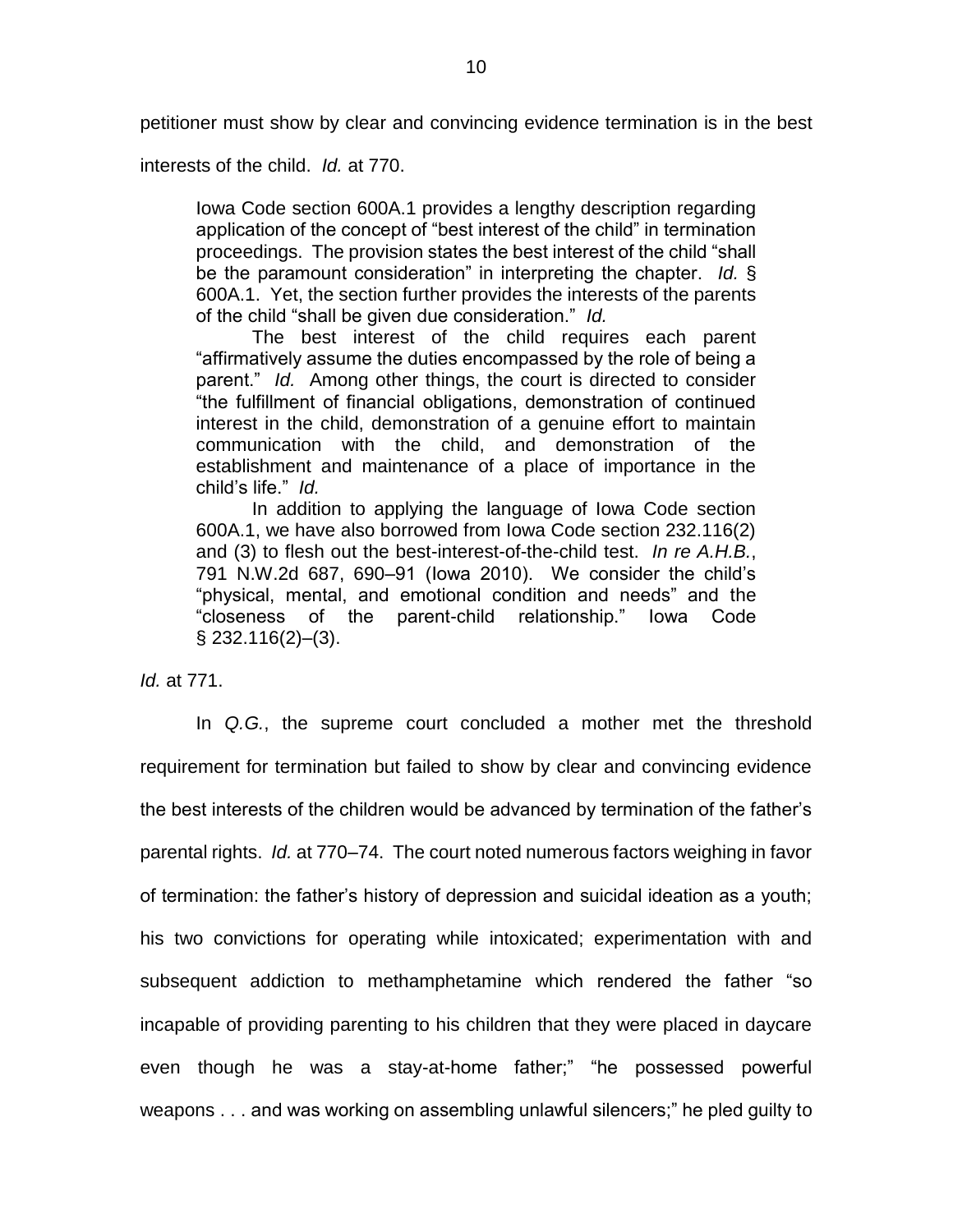federal weapons charges and "four state criminal charges including two counts of domestic assault involving strangulation of his spouse, one count of child endangerment, and one count of possession of methamphetamines;" he attempted to minimize, and declined to take any responsibility for, his actions; he possessed "issues with anger and thoughts of revenge that are troubling;" there was "no meaningful bond" between the father and one child and the other child only had "some" memory of the father; there was little to no contact between the father and children due to the father's incarceration; and a stepfather was willing to provide for and adopt the children. *Id.* at 771–73.

On the other side of the ledger, the court noted other aspects that weighed against termination: the father's interest in resuming a relationship with the children upon his release from prison, the father's "good prison record" and the fact that he "completed prison courses involving parenting and anger management," the father showed "a commitment to dealing with his drug problem," he "recognize[d] that he made poor decisions regarding the use of drugs and that his drug usage led to his current predicament," the father would be subject to parole supervision and drug testing upon his release from prison, the father had "an extended family willing to provide additional support for his parenting activities," and he secured employment to commence upon his release from prison. *Id.* at 773.

Under the totality of the circumstances, the supreme court was "not ready to write off [the father's] potential positive contributions to his sons' lives." *Id.* at 774. The court explained:

Families come in all shapes and sizes, and the prospect of [the father] having parental rights should not undermine the home that [the mother] and [stepfather] have provided the children. It is clear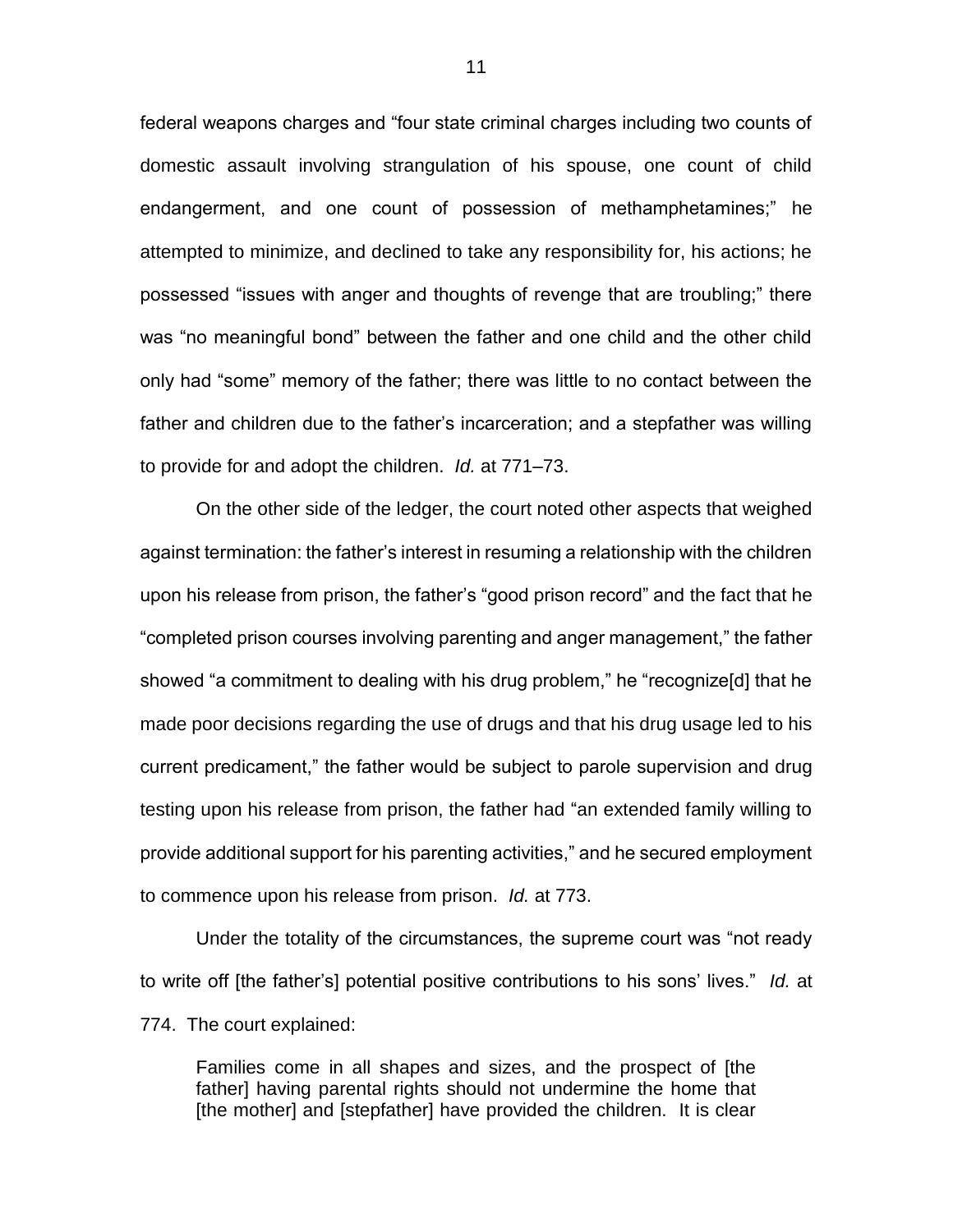[the father] loves his children and strongly desires to continue as their father. Although contact has been quite limited during the past few years due to [the father's] incarceration, the children remain quite young and may benefit from years of exposure to their father upon his release from prison. [The father's] loving, extended family offers the prospect of meaningful support for the children. Although [the father] has a history of serious drug problems and domestic violence, [he] has regularly attended Narcotics Anonymous while in prison and understands his past failure as a parent was drug related. Upon release, he plans to live with his parents in a supportive environment and has lined up a job in construction.

*Id.* Generally, due to the father's recent, positive conduct, the supreme court was willing to give him a second chance, but noted "that any future relapse of involvement with drugs or violence may well tip the balance in any future termination action." *Id.*

We find *Q.G.* compelling in this case, as the circumstances of the two cases are comparable. Although the mother's conduct prior to August 2016 is troubling, to say the least, she accepts responsibility for that conduct and recognizes that her drug use resulted in a disconnect between herself and the child. She has a desire to foster a relationship with her daughter, has begun financial support of the child, has demonstrated an ability to maintain sobriety, and has a positive support system to help her continue to maintain that sobriety. Under the totality of the circumstances, we, like the court in *Q.G.*, are not ready to write off the mother's potential positive contributions to this child's life. Although reentry of the mother into the child's life may come with some negative effects, we believe such effects to be outweighed by the mother's potential positive contributions to this child's life in the long term. We agree with the district court that the father has not proven by clear and convincing evidence that termination of the mother's parental rights would be in the best interests of the child.